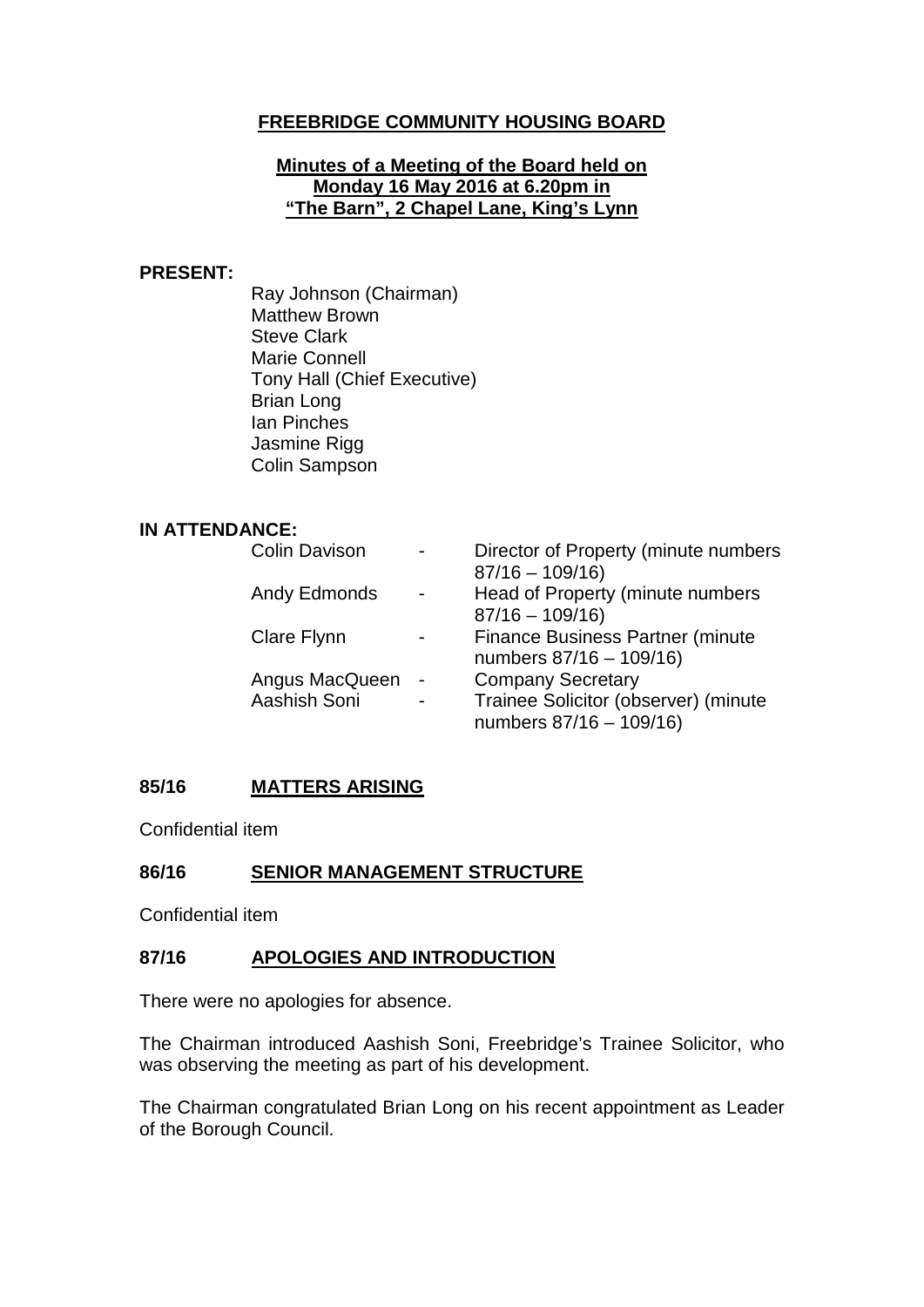# **88/16 MINUTES**

The minutes of the meeting held on 11 April 2016 were confirmed as a correct record and signed by the Chairman.

### **89/16 DECLARATIONS OF INTEREST**

Confidential item

### **90/16 CHAIRMAN'S UPDATE**

The Chairman said that he had attended his usual weekly meetings with the Chief Executive. In addition, he advised of the following:

- He had given a talk at the Rotary Club on the history and ongoing work of Freebridge. This had been very well received.
- He had entered a Freebridge team into the Festival Too charity golf event.

The Chairman also advised that he would shortly be assisting the West Norfolk Clinical Commissioning Group with a recruitment process.

### **91/16 CHIEF EXECUTIVE'S UPDATE**

### **(a) Introduction**

A written update from the Chief Executive had been previously circulated and was noted by the Board.

The written update covered the following issues:

- Out and About Visits
- Postcode Lottery Grant Funding
- Providence Street Income
- Week of Wellbeing
- Plaxtole House
- Swarm Enterprise Heroes
- "Dealing with Unreasonably Persistent Complainants" Policy
- Bank Signatories

The Board noted that the final two items required decision, as described below.

# **(b) "Dealing with Unreasonably Persistent Complainants" Policy**

Confidential item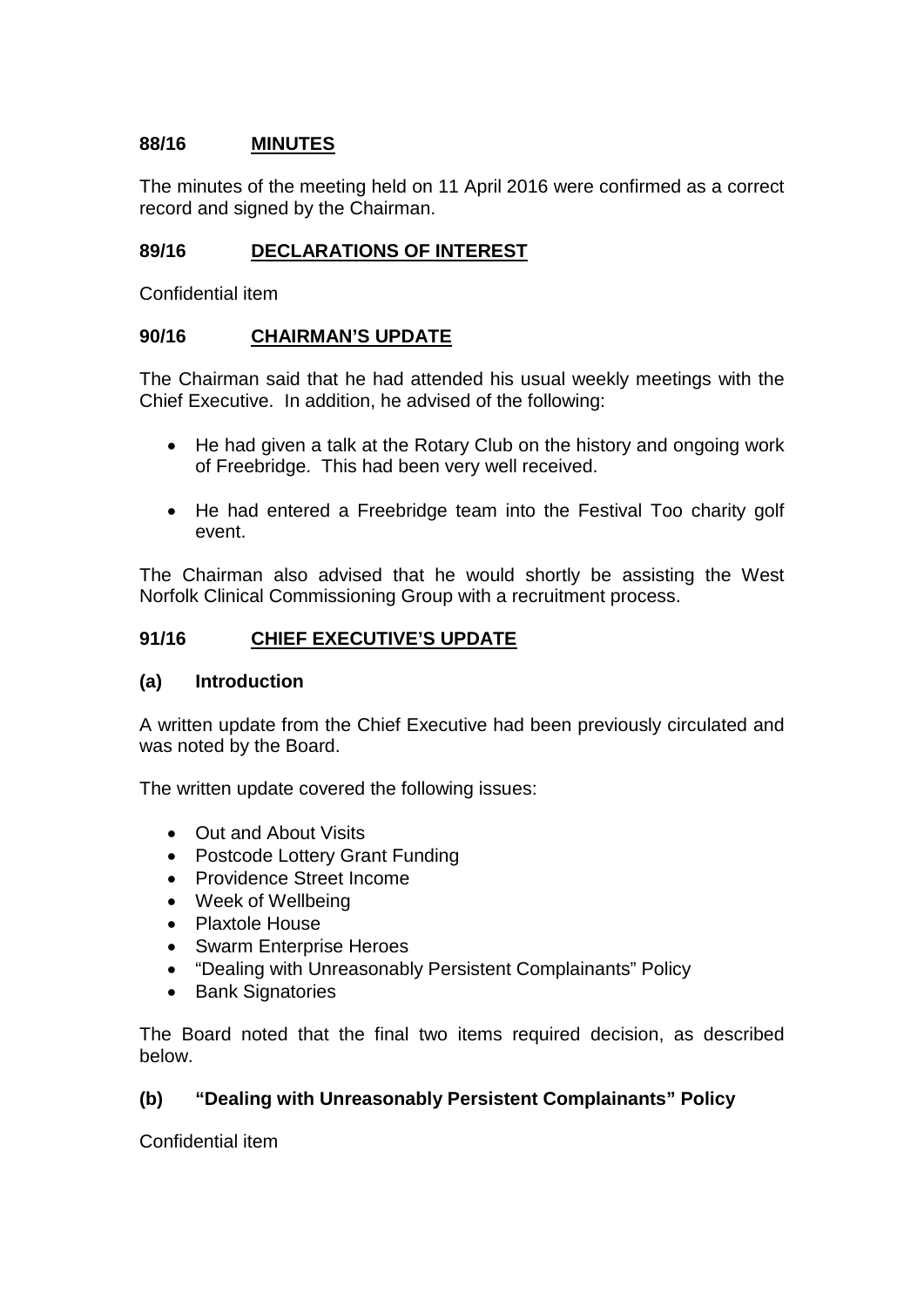# **(c) Bank Signatories**

Confidential item

# **(d) Board Recruitment Information Evening**

The Chief Executive reported that the information evening for prospective Board Members had been held on 9 May 2016. He had hosted the evening, along with the Company Secretary, as well as Marie Connell and Ian Pinches from the Board. Six prospective Board Members had attended, all of whom had appeared to be potentially good applicants.

# **92/16 2015/16 BUSINESS PLAN OUTTURN REPORT**

The Chief Executive presented a report which set out the 2015/16 Business Plan outturn.

**RESOLVED:** That the 2015/16 Business Plan outturn report be approved.

# **93/16 PROCUREMENT APPROVALS**

Confidential item

### **94/16 REGULATORY COMPLIANCE**

The Company Secretary presented a report which provided information to enable a declaration of compliance with the Governance and Financial Viability Standard to be included in the annual accounts for the year ending 31 March 2016.

**RESOLVED:** That a declaration of compliance with the Governance and Financial Viability Standard be included in the annual accounts for the year ending 31 March 2016.

# **95/16 LOVELL/PROPERTY SERVICES SUB-CONTRACTOR CONTRACT**

Confidential item

# **96/16 CONSENT TO UPDATE LEASES ON HILLINGTON SQUARE**

The Director of Property presented a report which sought approval to update and reissue existing leases on Hillington Square, to reflect the changes resulting from the regeneration of the estate.

In answer to a question, the Director of Property advised that leaseholders' legal expenses for this lease update would be paid by Freebridge.

**RESOLVED:** That the granting of the revised lease be approved for those units in completed phases where the leaseholder has requested a new lease upon completion of the works in return for the surrender of the existing lease.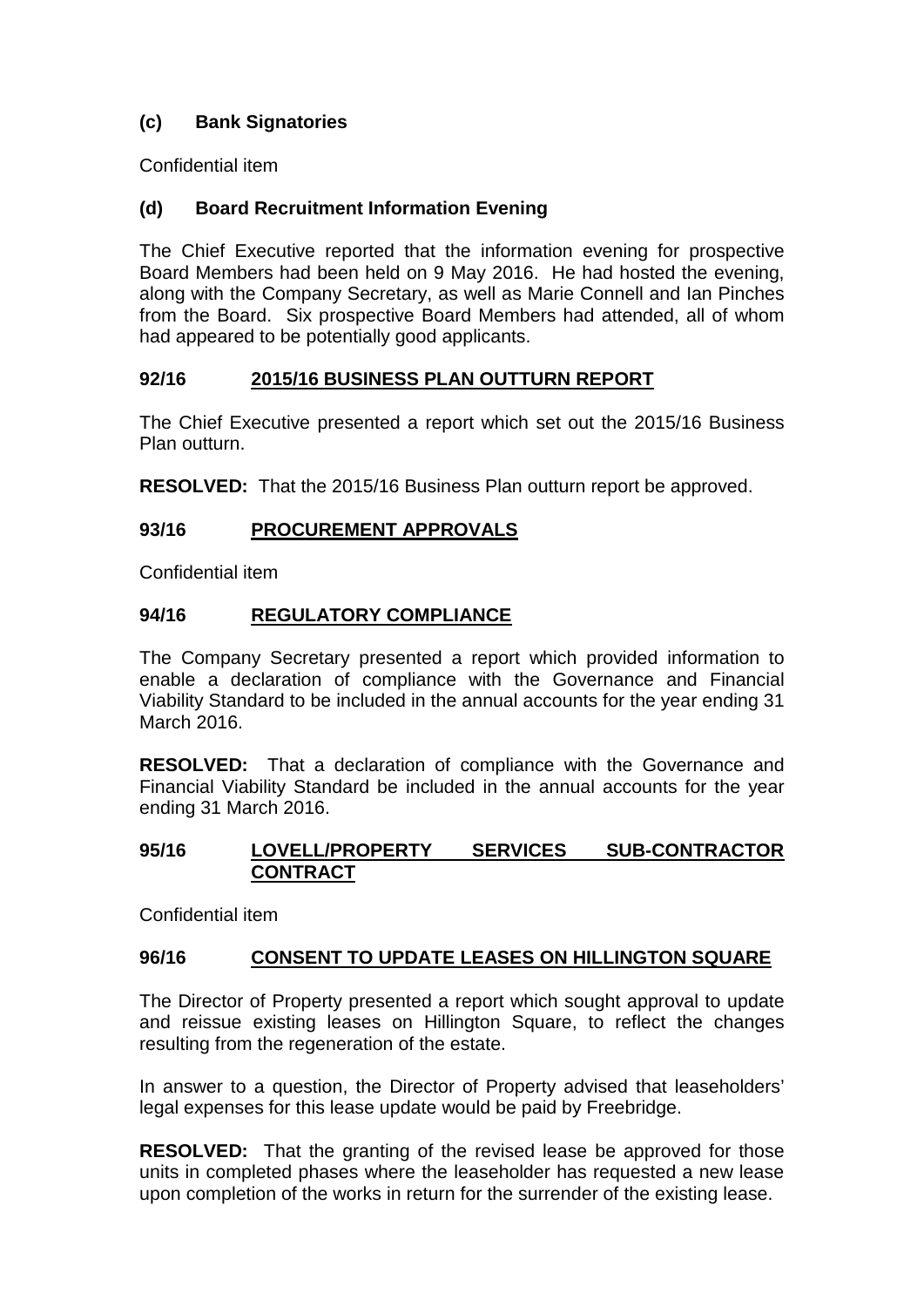### **97/16 TENANT PANEL QUARTERLY UPDATE AND WORK PLAN 2016/17**

The Director of Property presented a report which provided a quarterly update of the Tenant Panel's work, described the progress made against the Panel's development plan, and set out the Panel's proposed work plan for 2016/17.

Brian Long commented that he had observed a recent meeting of the Panel and had been impressed with their depth of knowledge and insight. He highlighted that the Panel was intending to start sending a representative to Board meetings to present their quarterly update. The Board welcomed this initiative, and acknowledged that Board Members often attended the Panel's meetings. The Board was pleased with the increasing linkage between it and the Panel, and paid tribute to the Governance Coordinator for her work towards achieving this.

It was also commented that appointing an external facilitator for the Panel had been a positive move in assisting the Panel to this stage in its development.

The Board noted the report and

**RESOLVED:** That the Tenant Panel work plan for 2016/17, as set out in section 7 of the report, be endorsed.

### **98/16 STATISTICAL DATA RETURN 2016**

The Finance Business Partner presented a report which introduced the Statistical Data Return 2016.

**RESOLVED:** That the submission of Freebridge's Statistical Data Return 2016, as presented, be authorised.

### **99/16 ANNUAL FRAUD RETURN**

The Company Secretary presented a report which set out the Annual Fraud Return 2016.

**RESOLVED:** That the submission of Freebridge's Annual Fraud Return 2016, as presented, be authorised.

### **100/16 TREASURY MANAGEMENT AND STRATEGY UPDATE**

Confidential item

### **101/16 OPERATIONS PERFORMANCE OVERVIEW**

The Director of Property presented the Operations Performance Overview report for the quarter ending 31 March 2016.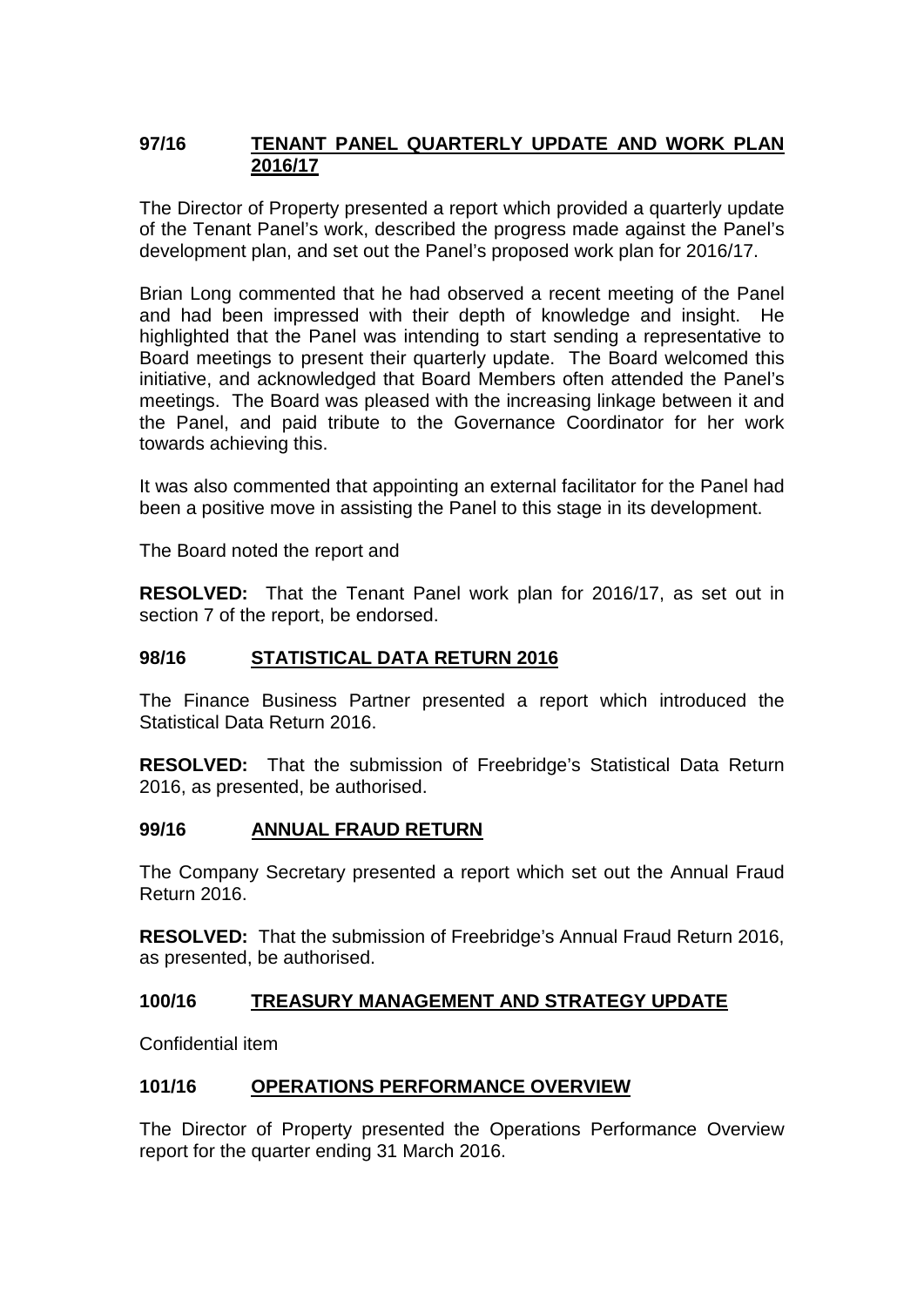The Director of Property highlighted that there had been a significant increase in compliments received. The complaints received suggested trends around property condition and repairs; these were being investigated. Learning outcomes from complaints would be reported to a future Board meeting.

The Board observed that the figures seemed to suggest that there was, understandably, a desire to relet properties as quickly as possible, but that sometimes properties were not ready when the new tenants moved in. A balance needed to be struck between releting quickly and ensuring that the properties were in a satisfactory condition for the new tenants. Ultimately, consideration should be given to selling hard-to-let properties.

The Board welcomed the ongoing exceptional performance in relation to gas servicing, and asked that its thanks be passed on to the staff involved.

The Board was pleased to note the large number of compliments that had been received, and asked that its thanks be passed on to Property Services operatives Ali Roberts and Adam Dufeu, who had each been named several times.

The Board noted the report.

### **102/16 FINANCE AND HUMAN RESOURCES QUARTERLY MANAGEMENT REPORT**

Confidential item

# **103/16 RISK MANAGEMENT AND FRAUD AWARENESS UPDATE**

The Chief Executive presented a report which detailed risk management activity during the quarter ending 31 March 2016. He highlighted that risks had been reallocated where staff vacancies existed.

The Board noted the report.

### **104/16 UPDATE ON THE DEVELOPMENT OF THE FINANCIAL PLAN**

The Finance Business Partner presented a report which provided an update on the development of the Financial Plan and associated activities for 2015/16. She highlighted the following points:

- She and the Chief Executive would be meeting later in the month with senior representatives of the funders. The meeting would include a tour of Hillington Square.
- Multi-variate stress testing was continuing.
- Management Team was looking to identify further efficiencies.